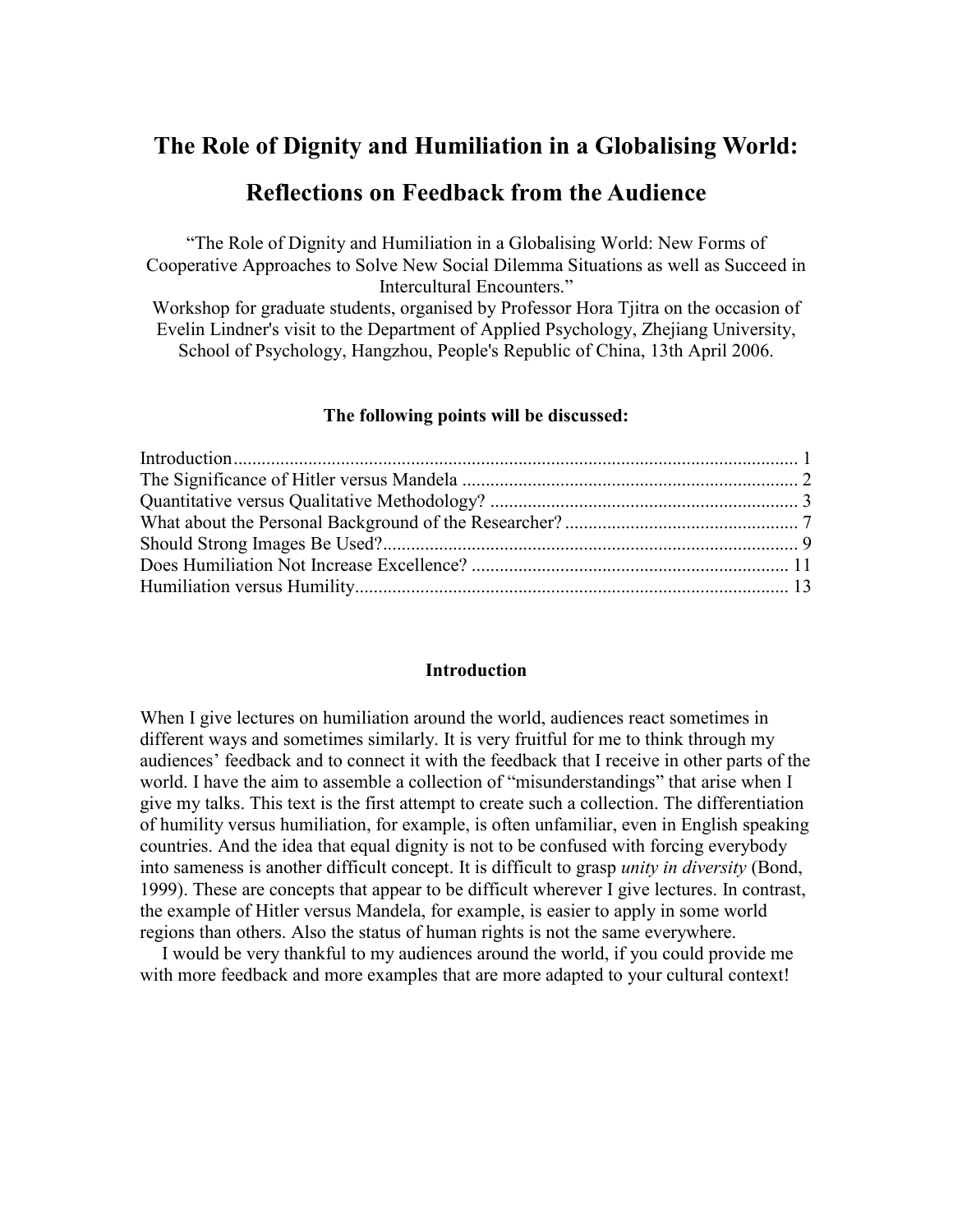#### **The Significance of Hitler versus Mandela**

<span id="page-1-0"></span>*Question: If Hitler was a mass murderer, why are there some right-wing voices, albeit few, who hail him as a great leader? What is the difference between Hitler and Mandela? What makes Mandela great?*

## *Hitler*

I worked in Israel in 1975 (and met many Israelis and Palestinians) and lived in Egypt from 1984-1991. I sometimes was confronted with the argument that Hitler was a great leader.

I tried to respond as follows: Egypt was a British colony and Egyptians did not at all enjoy being colonised. On the contrary, today, Egyptians celebrate their Independence Day with deep emotion. Being a free and independent country is very dear to every Egyptian. Egyptians would feel deeply insulted, if I praised British colonialism as a great achievement.

Similarly, what would my Chinese interlocutors feel if I praised the Japanese seizure of Chinese land as great achievement? They would feel deeply hurt.

Likewise, all of German neighbours in Europe (and far into the East of Europe toward the Caucasus, plus all Jews around the world, and the U.S. who entered World War II at some point, too) feel profoundly victimised by Hitler's Germany. Nobody praises Hitler as a great leader. On the contrary.

Yet, clearly, there are some right-wing voices, albeit very few, in Japan as much as in Europe and the rest of the world, who think in the old terms of honour. They hail manly prowess and glory in war, and think of national honour in terms of the capability of a nation to dominate others.

However, if we analyse what Hitler did, we have to admit that he did not even fulfil such criteria. A great warrior does not embark on suicidal missions. Hitler began wars that he could not win. He led his followers into suicide and murdered millions of innocent victims in the process. As I told you in my lecture: My parents, today, 60 years after the war, would exclaim: "Hitler has destroyed our lives!" Let me draw your attention in this context to an article that I recently wrote: "Humiliation and Reactions to Hitler's Seductiveness in Post-War Germany: Personal Reflections," in Social Alternatives (Special Issue "Humiliation and History in Global Perspectives"), Vol. 25, No. 1, First Quarter, 2006.

I recommend the documentary "The Truth of World War II" (on the website of CCTV9; I saw it on television in April 2006). "The Truth of World War II" most impressively portrays Fang Jun and Zhu Weiyi, two authors who interviewed German and Japanese veterans from World War II. Both wrote books that you might be able to get hold of and that surely are fascinating. The book on the Japanese veterans was a best seller. Interestingly, all veterans who were interviewed by these two authors professed that they do not want any more war.

Fang Jun interviewed Japanese veterans. He did this in the afternoon pauses, while he was working in a take-away restaurant in Japan. Zhu Weiyi interviewed German veterans, in Blomberg (Kreis Lippe, North Germany). The son of the mayor (Bürgermeister) of Blomberg was his friend, and the father arranged that Zhu Weiyi met with veterans.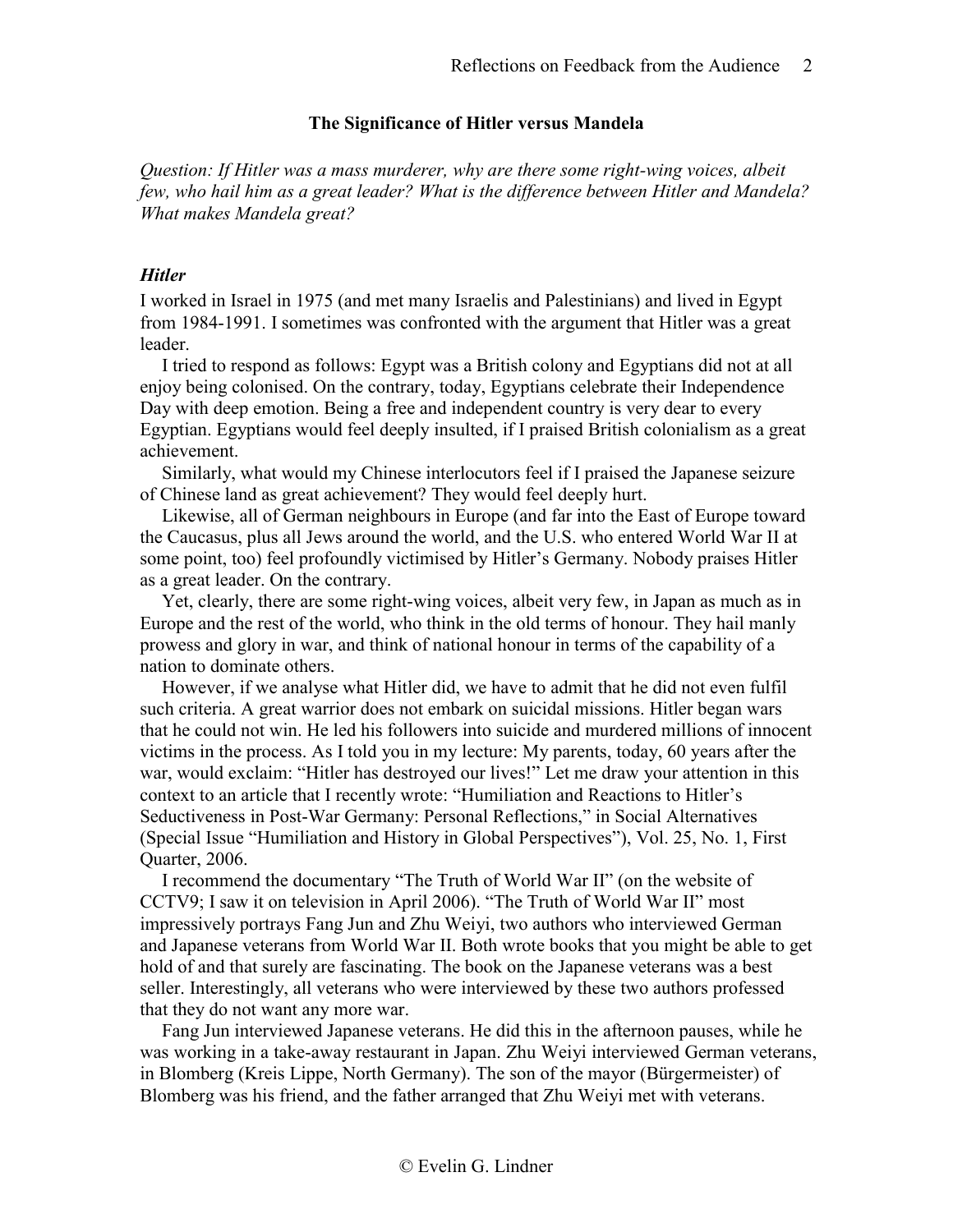In the documentary on CCTV9, Zhu explained that initial attempts to find interviewees failed. Zhu Weiyi believes that this was due to the fact that it is not easy to speak about defeat; people like to remember pleasant and proud memories, but not unpleasant memories of loss and downfall.

Fang Jun reported, in the CCTV9 documentary, that many Japanese soldiers individually apologise to China, by kneeling down at symbolic places and apologising with deep sincerity. However, German soldiers do not do the same. He wondered why. He explained that he sees several reasons at work. First, the German government has taken responsibility for the atrocities of World War II, and German chancellor Willy Brandt and all subsequent chancellors have knelt down and apologised to the victims of Hitler Germany on behalf of all Germans. Second, Germany is landlocked. People travel easily, and Germans recognise easier than the Japanese that their neighbours loath them. Japan is more isolated.

As a result, German textbooks are written in a way that everybody is included; they are not written for a German audience only. The aim is to draw lessons. Indeed, the last words of the CCTV9 documentary programme were: "It is important to remember, but even more important to draw lessons." (I wrote to CCTV9, asking whether they have the email addresses of Fang Jun, Zhu Weiyi, and his friend in Blomberg, however, I have not yet received a reply. If you find out more, I would be very grateful!)

## *Mandela*

Both Mandela and Hitler understood the strength of the feelings stirred up by humiliation and appealed to the deepest wishes of their audiences. However, they used their understanding in different ways. Hitler seduced the Germans into a disastrous strategy for restoring their national honour. Mandela gave the people of South African an ambitious strategy for gaining their human rights. In South Africa, the humiliators and the humiliated sat down together and planned a society in which "both black and white" could be "assured of their inalienable right to human dignity" (Nelson Mandela in his inaugural address as President, May 10, 1994). The world cannot afford the suicidal and murderous strategies of a Hitler. We need Mandelas.

<span id="page-2-0"></span>I would be very thankful, if you could provide me with examples that bring the same message as the Mandela/Hitler example, but are more adapted to your cultural context!

## **Quantitative versus Qualitative Methodology?**

*Question: What is "right" for researching psychological phenomena, among them the phenomenon of humiliation: quantitative or qualitative approaches?*

#### *Triangulation*

Please have a look at [www.humiliationstudies.org/research/methods.php](http://www.humiliationstudies.org/research/methods.php) for a discussion of quantitative versus qualitative methodology for research on humiliation. I personally believe in "triangulation." I believe that we need to adapt our methodology to the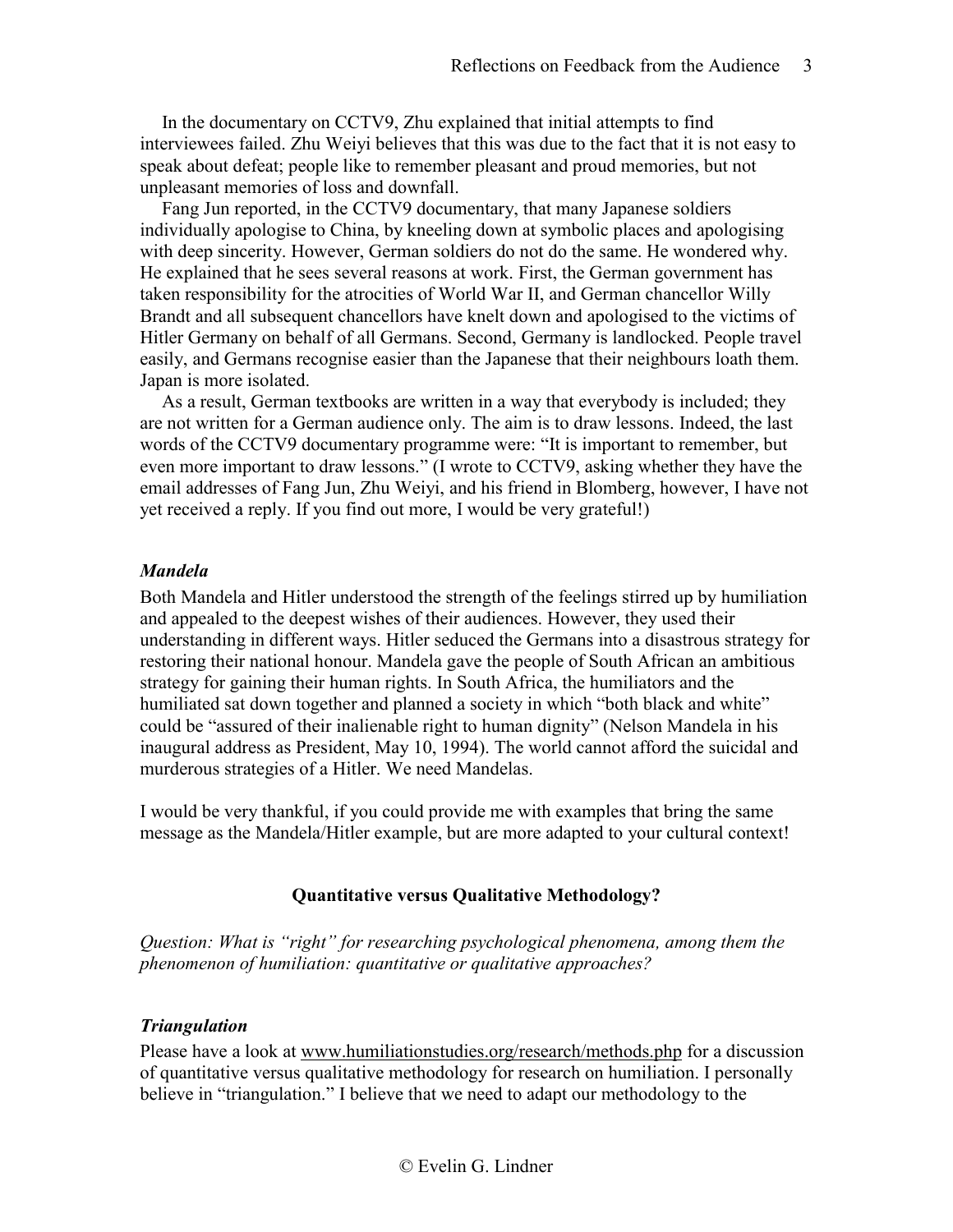circumstances we face. To use an example, winter clothes are both "good" and "bad," they are "good" in winter and "bad" in summer. Likewise, quantitative and qualitative approaches to methodology are both "good" and "bad." In situations where a phenomenon is not yet researched in sufficient depth, we need more qualitative inquiry, later, when we have a rich database of descriptions of a phenomenon, we can embark on more quantitative approaches. However, always, a sound combination is advisable. To stay in the above example, on cold days we need warmer clothes and on warm days less. It would be unwise to reject warm clothes altogether and equally unwise to use them always. What is needed is a wise combination of different approaches, or "triangulation."

#### *The need to adapt methodology*

Jan Smedslund, international acclaimed psychology professor from Norway, teaching both in Norway and at Stanford University, warns psychologists against trying to appear "scientific" by mistaking 'scientifically looking" methods for sound science. He writes: "The finding that all bachelors are in fact unmarried males cannot be said to be empirical." Smedslund warns that a lot of psychological research is as pointless as trying to make surveys in order to find out "whether bachelors really are all males" (Smedslund, 1988, 4). This, Smedslund states, would be an inexcusable waste of time and resources, and in addition a basic confusion of "the *ontological* status" (4, italics in original) of psychology's research object.

I have discussed this topic for years, as recently as October 2006 in Norway, among others with Ragnvald Kalleberg, Sociology Professor at the University in Oslo (please see some of his writing on

[www.humiliationstudies.org/publications/publications.php#kalleberg\)](http://www.humiliationstudies.org/publications/publications.php#kalleberg), and in November and December at Columbia University in New York.

I believe it would be beneficial for psychologists in academia to be aware that they face a certain amount of contempt, among others from sociologists and anthropologists. What is said about the field of psychology sounds as follows: "The field of psychology has traditionally had problems with being acknowledged as a serious field of academic inquiry – together with psychiatry it is the target of stigma and prejudice – and therefore psychologists suffer from an 'inferiority complex' and from 'physics envy.' They attempt to gain acknowledgement by churning out mathematical models and numbers, whether these numbers are meaningful and entail any validity or not. They publish articles that nobody understands, except a handful of fellow scholars. The problem with this approach is that psychologists, instead of gaining recognition, make themselves irrelevant. Through their attempt to express their findings in ways that are unintelligible (except for a few), they remove their field from real life and from being of any significance to society."

I suggest that this view on the field of psychology from outside – albeit to a certain degree unfair, simplified and overstated – merits to be listened to by psychologists. I believe that psychologists need to open up to other fields. The "religious" war against qualitative approaches in methodology has nowhere been as heated as in the field of psychology. Sociologists laugh and shake their heads in disbelief when they hear about the enmity that the discussions about qualitative versus quantitative methods have created within psychology.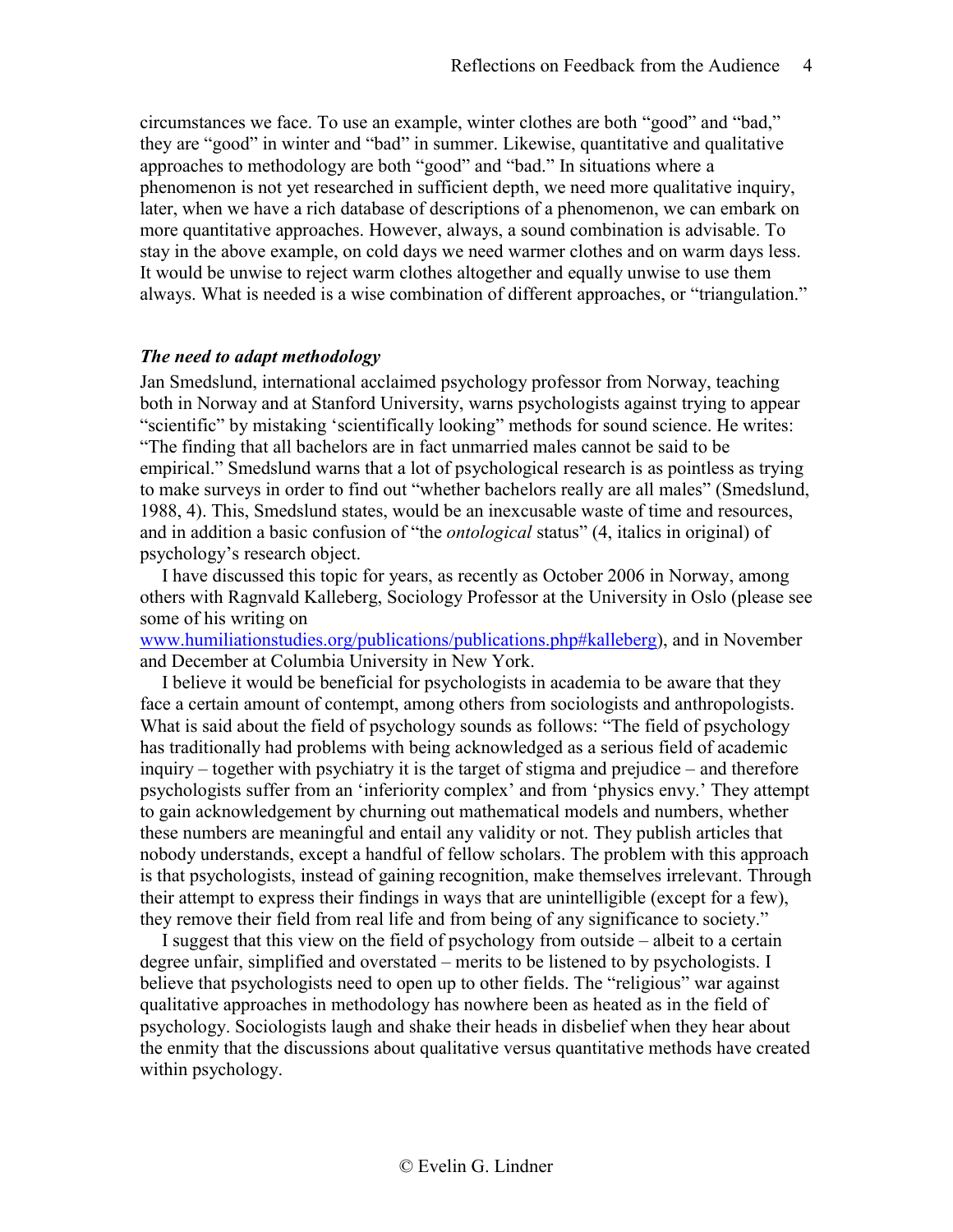I was told the following: "If you psychologists cannot even recognise that you have a psychological problem that blinds your choices of methodology, you are not worth much as psychologists. You are the last ones in science who believe that 'absolute neutrality' can be attained through quantitative approaches and 'absolute objectivity' is at all possible. Nobody believes this anymore, including physicists. Just remember the particlewave duality in physics. To sum it up, you psychologists overlook a core problem that is deeply relevant for your own field. If anybody of us wants to know anything about the phenomenon of consciousness, for example, we better ask physicists, or sociologists, or political scientist – see a discussion of this in Wendt, 2005 – but the ones who ought to be the most competent, you psychologists, you do not even think about this and we better do not ask you!"

I studied psychology first and thereafter medicine. And, indeed, I quickly learned to hide the fact that I was a licensed psychologist from my medical colleagues. Psychology was regarded as a field that lacked academic seriousness. Psychiatry, as a specialisation within medicine, was barely accepted, however, only as long as it refrained from "psychological" explanations and concentrated on neurophysiological approaches.

My conclusion is that, indeed, psychology has a credibility problem that is deeply rooted in the larger historical and cultural contexts into which academic work is embedded. Still today, many parents are prouder of a child who becomes a medical doctor or an engineer than of a child who chooses psychology as a field of study. However, to remedy this problem, psychologists ought not to adopt "solutions" that deepen the problem instead of solving it. To make psychology irrelevant for real life and for society at large is not the way to go.

#### *The "reflective equilibrium"*

Therefore, triangulation of methodology is important, or the application of the "reflective equilibrium" (also the concept of the "hermeneutic" circle is related). Dagfinn Føllesdal is a renowned Norwegian philosopher (see for his publications, among others, Føllesdal, 1988, Føllesdal, 1996a, and Føllesdal, 1996b). I had the privilege to participate in his "Ethics Programme" in 1995 and 1996 and listen to his brilliant presentations, among others at Det Norske Vitenskaps-Akademi (Norwegian Academy of Science) on 30th January 1996. Føllesdal points out that Aristotle rejected "circular thinking" as "circular fallacy," and that philosophy subsequently concentrated on deduction, but that precisely this circular thinking is "en vogue" since the nineteen-fifties. He explains that the "circular thinking," or the "reflective equilibrium" approach has been employed, among others, by John Rawls, in *A Theory of Justice* (Rawls, 1971), and has been defended, for example, by Nelson Goodman.

Føllesdal explains that the "reflective equilibrium" has six features: it is 1) a method of justification (or at least a method to settle disagreement; this was the position to which Rawls later retreated, a move that is not shared by Føllesdal), 2) it emphasises coherence, 3) it entails total corrigibility, 4) it includes different fields of academia (not just mathematics), 5) it does not exclude pre-reflective intuitive acceptance, and 6) it draws on different sources of evidence.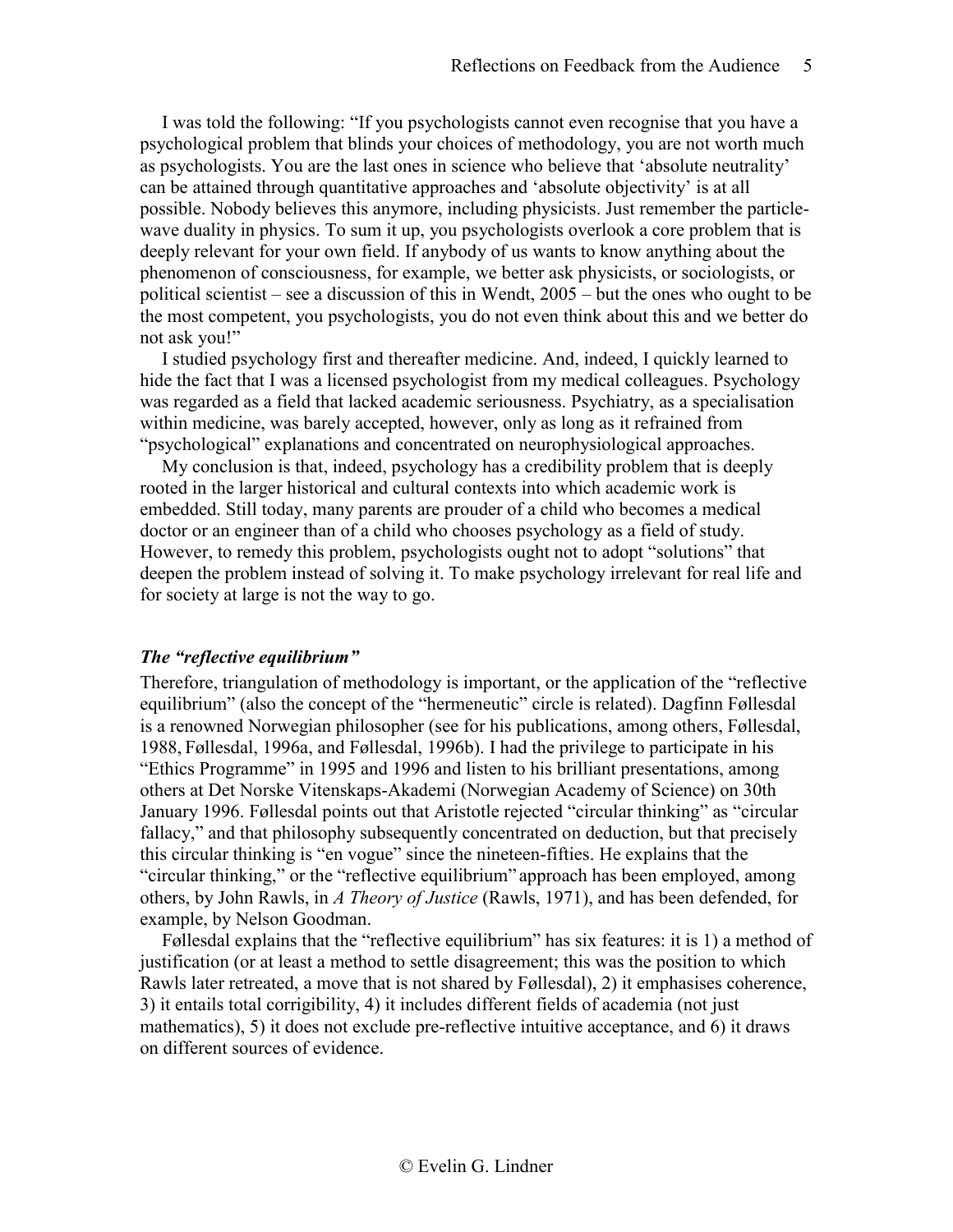## *My experiences*

When I began with my research on humiliation in 1996, I planned to use the questionnaire that Linda Hartling has developed (Hartling and Luchetta, 1999). Hartling and Luchetta pioneered a quantitative questionnaire on humiliation (Humiliation Inventory) where a rating from 1 to 5 is employed for questions measuring "being teased," "bullied," "scorned," "excluded," "laughed at," "put down," "ridiculed," "harassed," "discounted," "embarrassed," "cruelly criticized," "treated as invisible," "discounted as a person," "made to feel small or insignificant," "unfairly denied access to some activity, opportunity, or service," "called names or referred to in derogatory terms," or viewed by others as "inadequate," or "incompetent." The questions probe the extent to which respondents had felt harmed by such incidents throughout life, and how much they feared such incidents.

I value this questionnaire highly and believe that it is a very important instrument. However, I had to retreat from my plan to use this questionnaire, due to the cultural differences that I met in Africa (Hartling's questionnaire has been developed in the U.S.).

Let me explain: Imagine the case of "honour killings," for example. A family whose daughter was raped may try to regain its honour by killing the girl; advocates of human rights (like me) are appalled by what they regard as a humiliating devaluation of women, while defenders of family honour are offended by what they regard as the advocates' humiliating devaluation of their culture.

There are three dynamics of humiliation intertwined in this case (at least three): The humiliation of honour felt by the family of the raped girl, the humiliation felt by the therapist (me) on behalf of the dignity of the girl and her family, and the humiliation felt by the family at the hands of me, whom they perceive as "arrogant" westerner. Clearly, these kinds of humiliation are qualitatively different. Measuring them with the same quantitative instrument would hide differences that are crucial and should not be overlooked. Consequently, I had to attempt to explore and describe these differences in more depth first and could not embark directly on quantitative measuring.

Another problem that arose in the course of my field work in Africa (that started in 1998) was my realisation that my "scientific" approach destroyed any validity in my results. I simply did not get truthful accounts but was told what my interlocutors thought I wished to hear or what they wanted me to believe (please read more in "How Research Can Humiliate," Lindner, 2001).

In my research, I finally "journeyed" through many "hermeneutic circles," which illustrated the interdisciplinarity of the concept of humiliation. Humiliation grows out of historic roots and is deeply culture-dependent and therefore I describe it initially within academic fields such as history and anthropology, then I take the viewpoint of political science and sociology, and finally I inscribe psychology into those other discourses.

## *Quantitative research on humiliation and policy planning*

As you see on our website, we do indeed envisage to triangulate and going Hartling's way and doing quantitative measuring is part of triangulation. In December 2005, this topic was discussed in more depth with Alan B. Slifka, the founder of the Coexistence Initiative and promoter of research, among others, in the Middle East.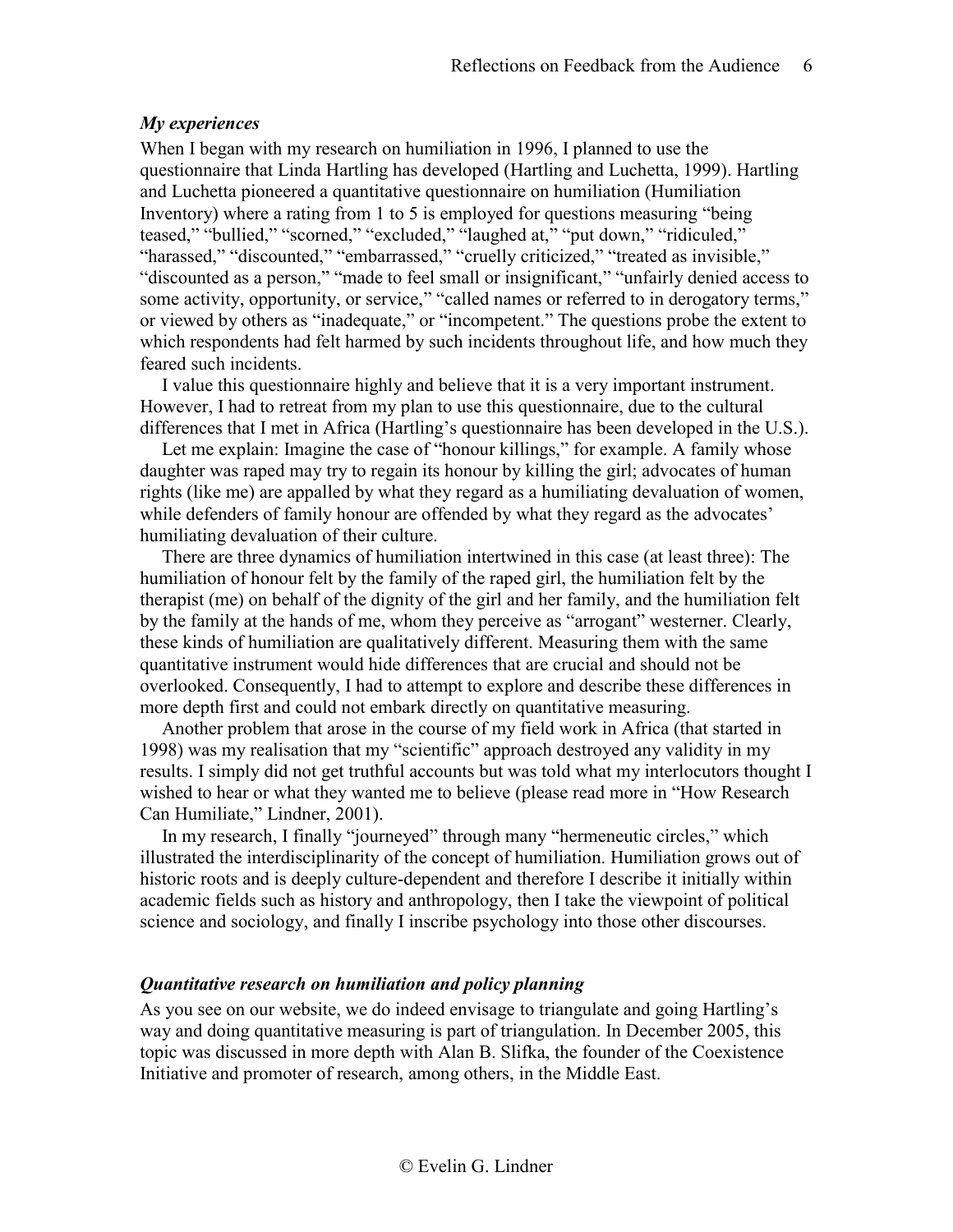Alan B. Slifka reflected on how the notion of humiliation can help improve public policy planning. Alan B. Slifka believes that humiliation and coexistence may be deeply connected with humiliation hampering coexistence. He urges that we need a *Humiliation Survey*, and a *Humiliation Index* for every country, in extension of the important work that has already been done at the University of Haifa.

Slifka reported that a survey had been carried out by the Department of Sociology and Anthropology at the University of Haifa in Israel. People were asked whether they felt "at home." Slifka explained that initially it was expected that Arab Israelis would indeed feel at home in the Middle East. However, the results were astonishing. 85 percent of Israelis felt at home, however, only 33 percent of Arab Israelis. Slifka asked: "Why do so many Arab Israelis not feel at home? Perhaps they feel humiliated? If so, by what exactly?"

Slifka suggested that it would be fruitful to carry out surveys that include questions related to humiliation and that we should begin with a pilot study with questions probing the exact point of humiliation, whether it is the government, or specific ministries, or the police, or the neighbours, or civil society, or attitudes in general that have a humiliating impact.

I reported to Slifka that I usually end my papers and articles by calling for a "Moratorium on Humiliation." He rightly pointed out that this can only be done if we have operationalised what exactly causes humiliation and where the points of improvement can be identified.

I furthermore reported to Slifka on two large research projects that HumanDHS has assembled, "Refugees and Humiliation," and "Terrorism and Humiliation" [\(www.humiliationstudies.org/research/projects.php\)](http://www.humiliationstudies.org/research/projects.php). He proposed to build a third one, "Minorities and Humiliation," with a focus on public policy planning for minorities. He suggested that governments would be interested in funding such projects. He recommends studying minorities such as the Arab Israelis in Israel, the Tamils in Sri Lanka, the Catholic in Northern Ireland, the Algerians in France, the Afro-Americans in the US, the Aborigines in Australia, the Maoris in New Zealand, the Muslims in Russia, and so forth.

To conclude, triangulation, in the spirit of the "reflective equilibrium," seems to be the methodology that is suitable for research in the Social Sciences, including psychology and research on dignity and humiliation. What certainly is unhelpful is a "religious" war that demonises either qualitative or quantitative approaches. All approaches are useful if well designed and adapted to the circumstances and the situation. Blindly idolising one single approach is not useful.

## **What about the Personal Background of the Researcher?**

<span id="page-6-0"></span>*Question: Should the personal background or the researcher of psychological phenomena be disclosed, or not? Should a researcher in psychology explain his or her personal motivation for doing research, or not? Does not the introduction of the personal background undermine scientific credibility?*

The particle-wave duality that characterises the nature of an electron reminds us that even in physics the perspective of the observer influences results. The nature of an electron can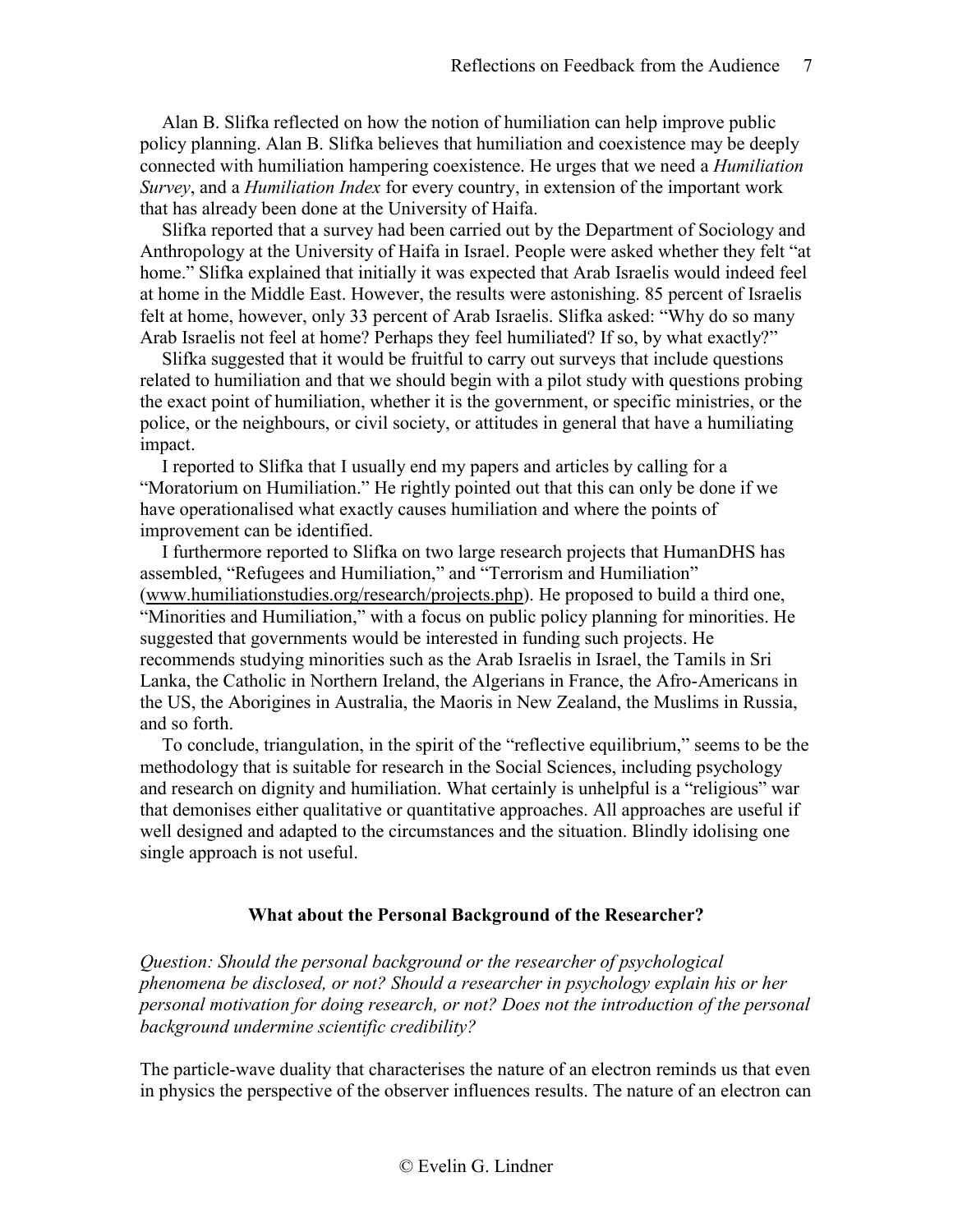only be described by also telling how the measurement was arrived at. The electron is a wave in one set-up and a particle in another. There is no "undisturbed" measurement of the electron. It is an illusion to believe that researchers can sit on the "fence of the world" so to speak, and observe the world in a detached manner that keeps the world "undisturbed." Good research is not aided by clinging to such an illusion. The illusion must be exposed and the problem that is introduced through "subjectivity" must be tackled with creative methodology, not by denying the problem and pretending that it does not exist.

Indeed, when we look at the biographies of researchers, for example, researchers who focus on genocide, we find Holocaust survivors. Does this mean that their research is useless? Shibley Telhami is the Anwar Sadat Professor for Peace and Development at the University of Maryland, U.S. He argues that:

I have always believed that good scholarship can be relevant and consequential for public policy. It is possible to affect public policy without being an advocate; to be passionate about peace without losing analytical rigor; to be moved by what is just while conceding that no one has a monopoly on justice (quoted from [http://www.bsos.umd.edu/sadat/people/shibley\\_telhami.htm\)](http://www.bsos.umd.edu/sadat/people/shibley_telhami.htm).

The creative methodology that can help us tackle the problem of "subjectivity" is precisely what I have described earlier, namely the "reflective equilibrium." We have to build rich descriptions of problems, repeat the journey from observation to theory building and back to observation again and again, while applying a rich variety of methodological approaches (triangulation, everything from qualitative to quantitative methods).

The greatest scholars of our times support this view. Morton Deutsch, for example, one of the world's most respected scholars and the founder of the International Center for Cooperation and Conflict Resolution (ICCCR), supports it. I invite everybody to join in.

I choose to introduce my personal background (to various degrees) to my audiences, among others because I believe that it is the duty of a researcher to show that he or she has understood that absolute neutrality and detachment are illusions. Furthermore, I believe that research, particularly on topics such as dignity and humiliation, is profoundly important for building a sustainable future for this world. Researchers, to my view, carry a significant responsibility in this respect, for the entire world society. Important insights need to be communicated. When the Titanic goes down and a researcher knows how to avoid it, it would be irresponsible not to say anything. Therefore I try to connect to my audiences. And, given that we all are human beings, the best way to connect is to present myself as the authentic human being that I am, with my biographical background and all my weaknesses and strengths.

Only by global cooperation can humankind create a future world that is worth living in. And who else but psychologists ought to try out how to best forge cooperation. Authenticity, openness, mutual recognition and connection, willingness to err, ability to be patient even in situations of uncertainty, the list of necessary skills is long. Psychologists have an important responsibility to explore global cooperation and I try to contribute at best ability.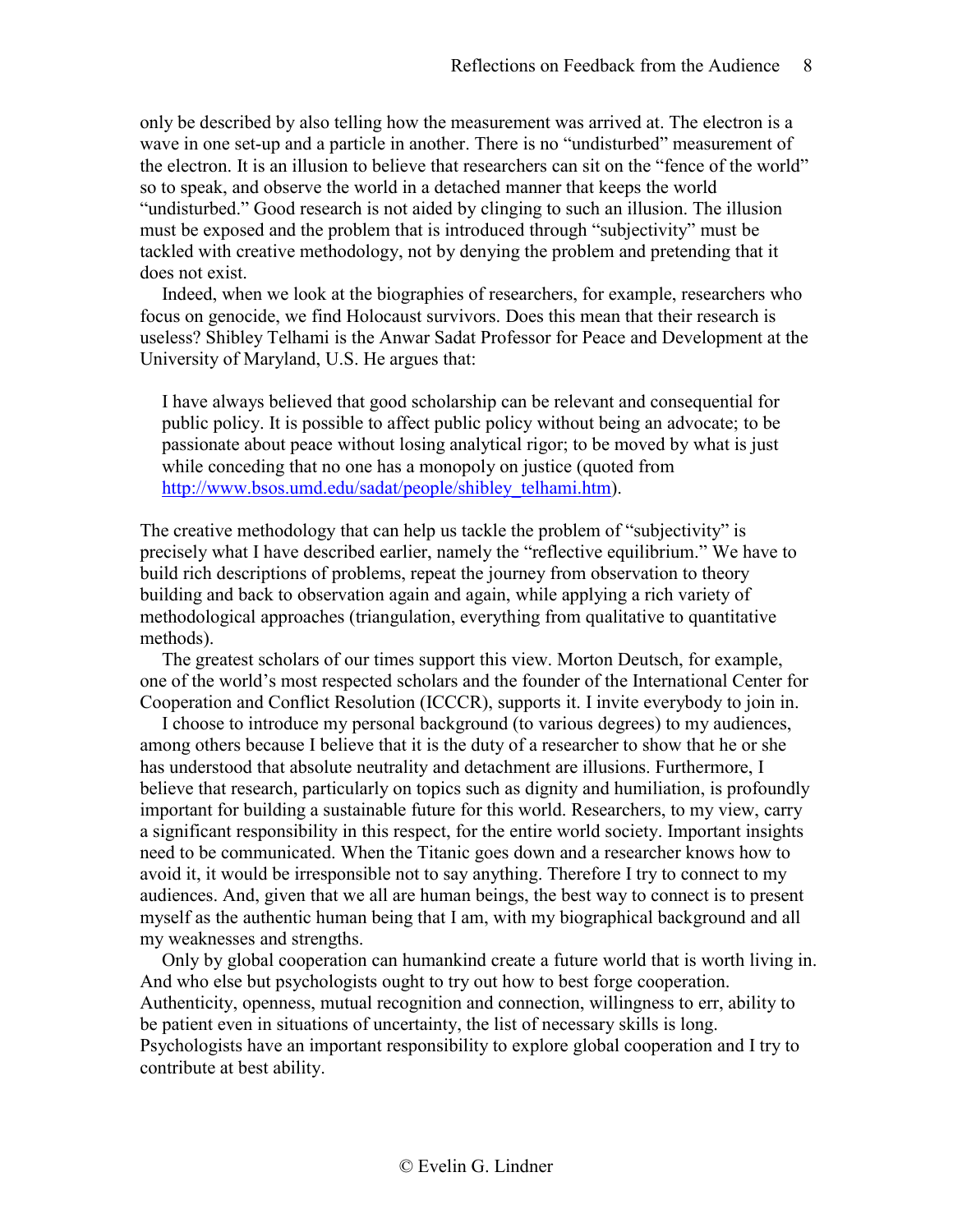## **Should Strong Images Be Used?**

<span id="page-8-0"></span>*Question: Should strong images be used in lectures on humiliation? Or not?*

## *How do we learn?*

The power of humiliation to destroy everyone and everything in its path makes it "the nuclear bomb of the emotions" (a term that I coined). The goal of my work is to explore the explosive role this seldom-studied emotion plays at every level of human conflict, from global politics to private lives.

I indeed resonate with the fear of Daniel Benjamin and Steven Simon that four years and two wars after the attacks of September 11, 2001, America (and the world) is heading for a repeat of the events of that day, or perhaps worse (Benjamin and Simon, 2005). My international experience and research on humiliation has revealed widespread simmering rage. In 2000, prior to the attacks on the Twin Towers in New York on September 11, 2001, I wrote in an article entitled *What Every Negotiator Ought To Know: Understanding Humiliation*:

Fortunately for the West, human rights-humiliation in the Third World has not yet found its Hitler. It would be disastrous if such a leader created a global following among the humiliated by arguing, for example, that the West's human rights' rhetoric was merely a hypocritical device to divert attention from the fact that the divide between rich and poor is greater than before. In view of the danger that a new Hitler would present, the West is fortunate that the influence and prestige of Nelson Mandela are so great (Lindner, 2000, p. 19).

The two world wars may be taken to support the proposition that humiliation can lead to war, Holocaust, genocide, and ethnic cleansing, while respect can facilitate peace – the humiliation entailed in the Versailles Treaties led to war, while the respect entailed in the Marshal Plan led to peace. Those very issues are still all very high on the world's political agenda. In recent years, genocide has occurred in Rwanda and Burundi, ethnic cleansing has occurred in ex-Yugoslavia, atrocities have been committed in East-Timor and many other places, until 9/11 awakened the world to "global terrorism," which in turn led to the "war on terror." Usually local cycles of humiliation do not stay local. They tend to bring insecurity to neighbours and can contaminate the highest international levels. Monty Marshall, 1999, has written most remarkably on protracted conflict and how *insecurity gets diffused*. Global terror is the ultimate diffusion of insecurity.

Also Japan helps illustrate this point. If Japan were isolated from the world – as it was when its Tokugawa Shoguns closed it to the outside – Japanese current "inner affairs" would not be known to anybody else. However, in an interdependent world, in 2005, modifications in Japanese school textbooks ("in order to make our children proud of Japan") trigger enraged mass demonstrations in China and Korea, who feel that Japan tries to "gloss over its past." Floyd Rudmin explains what happens (personal message, April 11, 2005): "It is the humiliation of history. Japan's neighbors are furious because Japan has again tried to gloss over its history of humiliating its neighbors, but Japan in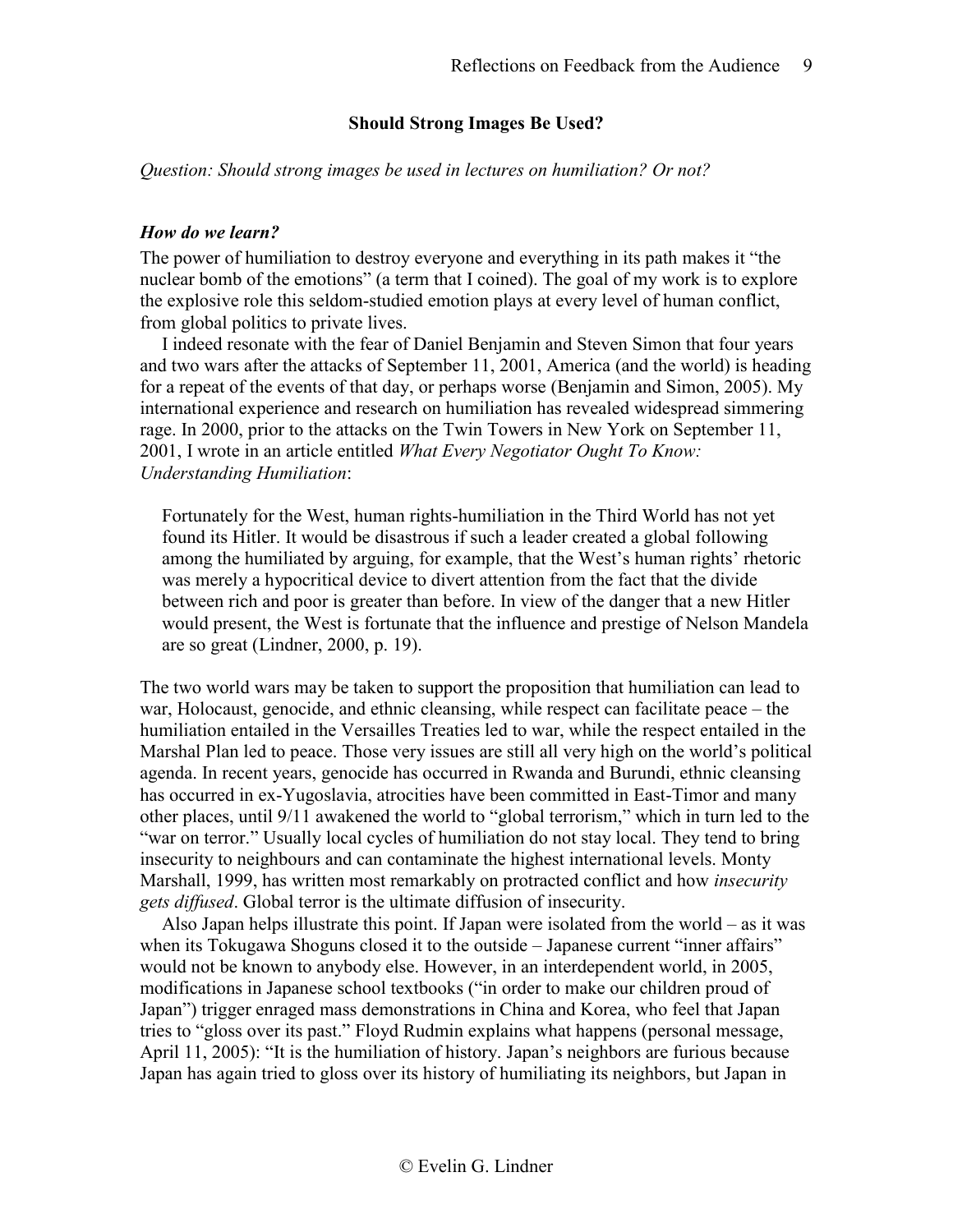turns finds it humiliating that it alone is required to continually account for and atone for its past."

And Japan also illustrates the problem with help. John W. Dower (1999), in his book entitled *Embracing Defeat: Japan in the Wake of World War II*, vividly describes what I have observed during my conversations in Japan as well: A person might be convinced, deeply, to offer noble help, and overlook that this help does not render thankful recipients, but profoundly humiliated victims. Dower writes about the shock that befell Japan when the war was lost:

Acknowledging defeat *was* traumatic, and this trauma found immediate expression in a rhetoric of despair. People spoke of the "shame and dishonor" of unconditional surrender. For many, sudden confrontation with the hitherto unspeakable words *maketa senso* - "lost war" was almost stupefying. Since the early 1930s, the Japanese had been told they were fighting for the purest and most noble of objectives that they were a "great country" and a "great empire," a "leading race" destined to overthrow Western imperialism and bring about a "Greater East Asia Co-Prosperity Sphere," a people possessed of a unique and indomitable "Yamato spirit" (Dower, 1999, p. 104).

In sum, humankind can build a safe world only by preventing cycles of humiliation. In an interdependent world it is no longer feasible to neglect local dynamics that begin with feelings of humiliation and end with retaliatory acts of humiliation. Humankind urgently needs to better understand the phenomenon of humiliation and recognise its destructive force in order to prevent it.

However, what is the best way to wake up the world to this message?

## *The dead American soldier*

In my lecture on humiliation, I sometimes (not always) show the picture of the dead body of the American soldier, who, in 1993, was dragged through the streets of Mogadishu in Somalia by an angry crowd. On December 9, 1992, *Operation Restore Hope* had been launched, by the United States, as a response to the failure of the first United Nations operation *UNOSOM*. However, *Operation Restore Hope* failed, as did *UNOSOM II*.

The humiliating ending of the UN operation in Somalia had profound effects at the global multilateral level for which another country in agony, Rwanda, paid a high price. When the genocide started in Rwanda in 1994, the international community left Rwandans to slaughter each other because nobody wanted a "second Somalia" (see, for example, O'Halloran, 1995).

This example illustrates one of the most difficult lessons that humankind must learn, namely that even good intentioned help can have humiliating effects and may set in motion destructive cycles of humiliation. Good intentions do not automatically protect against the pernicious outfalls of humiliation. The offer of help to an impoverished and ravaged country, Somalia, was greeted by "disrespect" and "lack of thankfulness," with acts of humiliation perpetrated against the helpers. Helpers are often blind to the fact that their help has humiliating effects.

For humiliation's role in conflict, the most hideous link lies in the connection between help and humiliation. Everybody associates help with benevolence and gratitude. Yet, the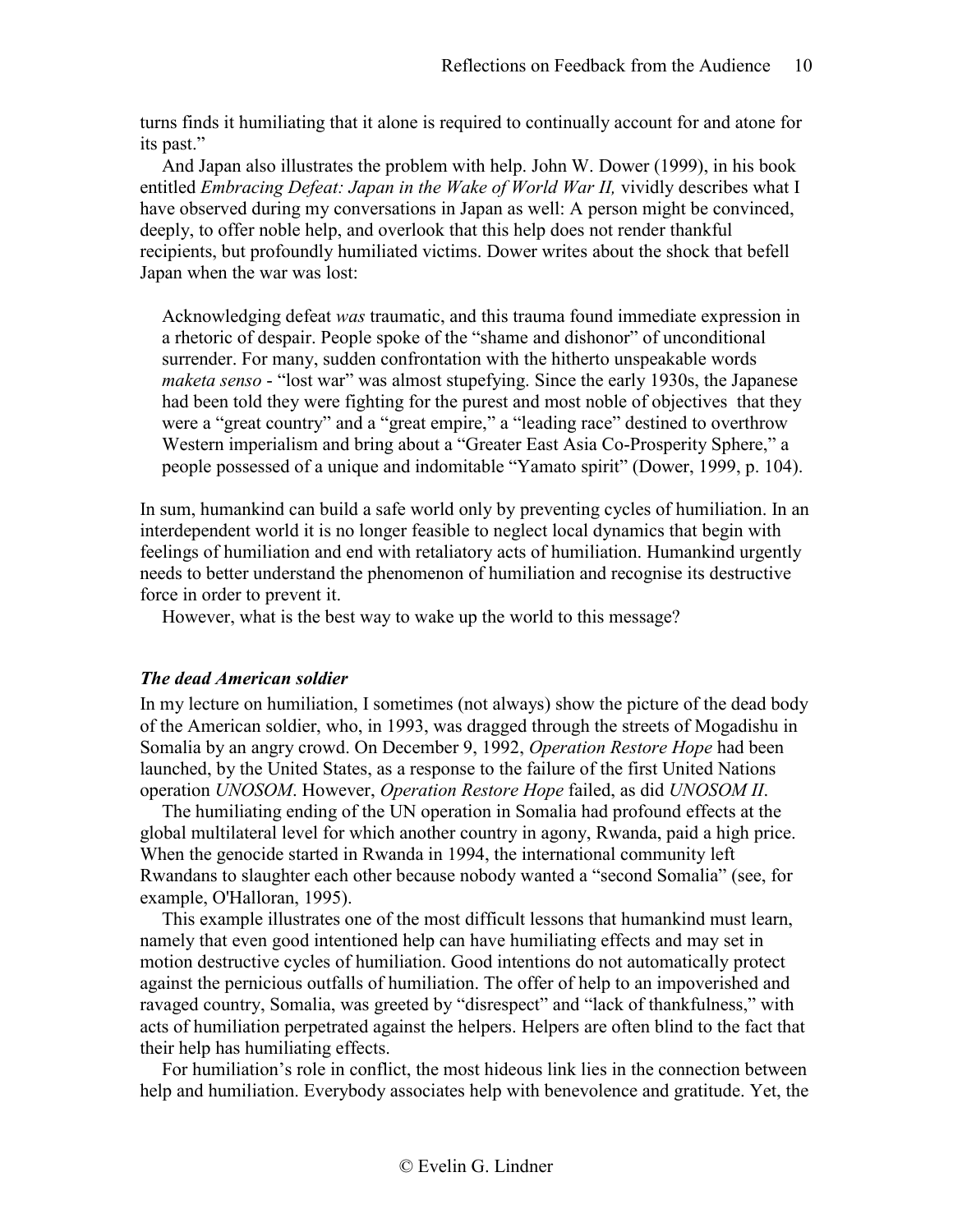problem is that helping can be both, an expression of caring and a demonstration of superiority. It can be an instrument of dominance in the hands of a more advantaged group. As a result, help may be resented and felt to be humiliating by its recipients (Nadler, 2002, see also Rosen, 1983).

If humankind had been aware that help may have humiliating effects, and that this can be avoided, it would not have retreated from help when hundreds of thousands of Rwandans were slaughtered. Because humankind was unprepared, it withdrew from helping altogether. Humankind ought to be better prepared.

And who is best positioned to explain this hideous connection between help and humiliation? Psychologists. Psychologists have a responsibility to educate the world. Therefore I choose to shock those audiences who, according to my opinion, carry particular responsibility, like psychologists. I choose to shock them with the stark and gruesome picture of the dead American soldier, in order to wake them up to their duty and responsibility for the world.

Humankind's blindness was particularly sad when we realise that as few as 5000 troops may have saved almost a million Rwandan lives:

A modern force of 5,000 troops... sent to Rwanda sometime between April 7 and April 21, 1994, could have significantly altered the outcome of the conflict... forces appropriately trained, equipped and commanded, and introduced in a timely manner, could have stemmed the violence in and around the capital, prevented its spread to the countryside, and created conditions conducive to the cessation of the civil war…. (Feil, 1998, p. 3, quoted from The International Panel of Eminent Personalities to Investigate the 1994 Genocide in Rwanda and the Surrounding Events, 2000, chapter 10, paragraph 9).

The image of the falling Twin Towers in September 2001 shocked the world. Worse images might be in store. Do we really want to wait for reality to provide them to us? I think that we ought to wake up earlier. I use stark pictures in front of audiences with particular responsibility in order to make clear that mayhem might be the result if we do not wake up now.

Currently, China is occupied with catching up with the world. However, China also begins to understand the fact that the world has shrunk to a degree that global cooperation is the only option to build a sustainable future. "Global warming" and "global terrorism" are but two buzzwords. Thomas L. Friedman, 2005, vividly describes how the world shrinks, in *The World Is Flat: A Brief History of the Twenty-First Century*. Given that cooperation is urgently needed, dynamics of humiliation – the strongest obstacle to cooperation – need to be prevented, avoided and healed. Chinese citizens have as much global responsibility as any other world citizen.

## **Does Humiliation Not Increase Excellence?**

<span id="page-10-0"></span>*Question: Is it not sometimes beneficial to humiliate people? Does it not motivate people to aspire to excellence and work harder?*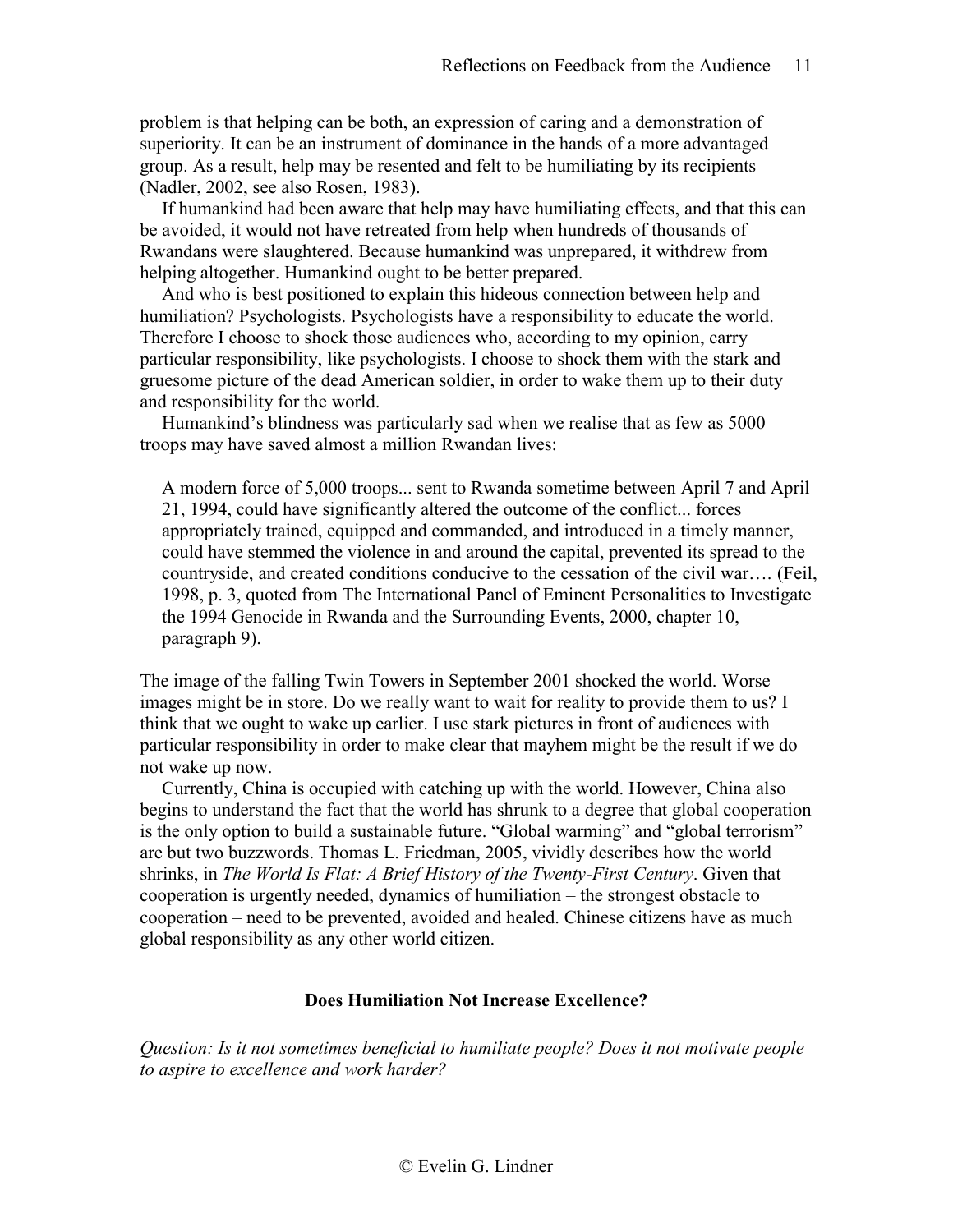Please let me quote from chapter 8 of my book *Making Enemies Unwittingly, Humiliation and International Conflict* (Lindner, 2006). Particularly Solow's insights are very important for China, I believe:

## *Creativity can be a Trojan horse for equal dignity*

Robert M. Solow, 1957, used *growth accounting* mathematics to analyse historical GDP data and found that *technological innovation* and *know-how* were much more important for growth than such variables as capital and labour input. These are good news. Because new ideas are urgently needed for the long-term sustainability of the Earth. Creativity is essential to our future and that of our children.

However, creativity is an extremely tricky phenomenon. It cannot be forced. It must be elicited with care. It is often spontaneous and not easily planned. You can force yourself as hard as you want; the best ideas will still most probably come when you relax in the bathtub. Creativity cannot be increased by oppressing people. Oppressed underlings may very well develop a creativity of their own, but it probably will not benefit the oppressor. More likely it will work to sabotage the oppressor's aims. A corporate manager or a mother who wants her children to succeed in life needs to extend respect to employees or children and open up spaces of relaxation and freedom.

Creativity and creative self-realisation represent *pragmatic* calls for equal dignity. Being treated as somebody of equal dignity, as somebody whose views have weight, opens space for creativity. People are much more creative when they feel well-treated than they are when they experience humiliating lowliness. The old practice of ranking human worth resembles Chinese foot binding. Both incapacitate, at least partially. Women with bound feet were reduced to the status of dependent and helpless toys. Likewise, underlings in coercive hierarchies are usually forced into artificial incapacitation. For creativity to flourish, all this has to be undone. Morton Deutsch quotes Lichtenberg (1990) who suggests that dominators must withdraw from processes of domination, and re-own and resolve their feelings of vulnerability, guilt, self-hatred, rage, and terror, and undo the projection of these feelings onto the oppressed:

Psychologists, in their roles as psychotherapists, marriage counselors, organisational consultants, and educators have a role to play in demystifying the psychological processes involved in the dominators. So too, I believe do the oppressed, by not accepting their distorted roles in the distorted relationship of the oppressor and the oppressed (Deutsch, 2002, p. 35-36).

Indeed, in the early twenty-first century the world finds itself in transition from an ancient *culture of coercion* to a *culture of creativity*, though still in its infancy. In a culture of coercion, underlings are punished simply for being underlings. In contrast, the culture of creativity regards everybody as being fundamentally equal, interdependent, as well as a potential resource. The key to releasing that resource is persuasion, and the basis for persuasion is respect for equal dignity. Cultures today fill less of a preserving function than formerly, acquiring instead a propelling role. Everywhere there is movement towards innovation and towards the creation of new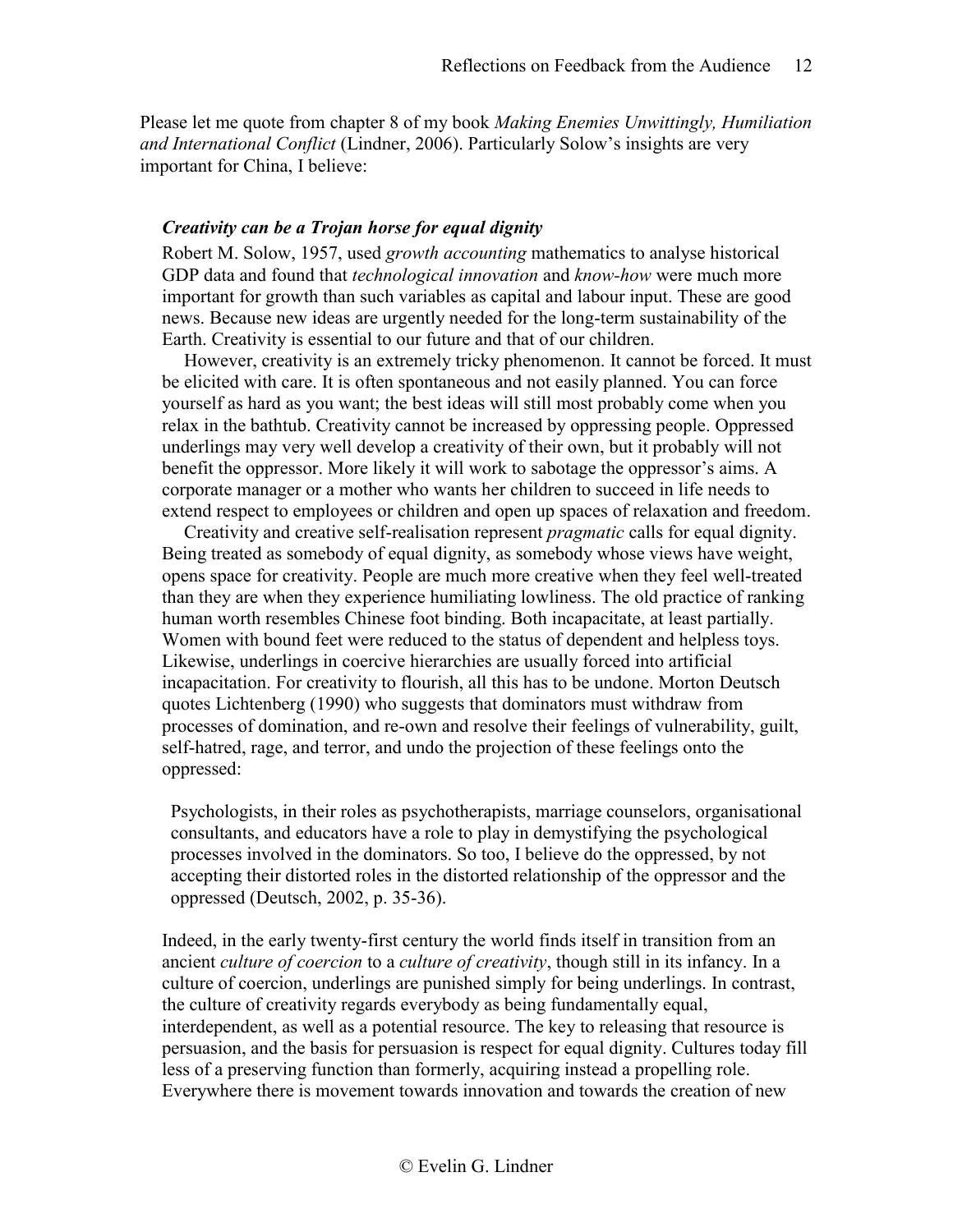ideas, new theories, new products, and new lifestyles. In the past, change occurred in spite of the efforts of established power elites to stop it, while today the established elites depend on a culture of change. Established elites used to preserve their power by preserving the status quo; now they expect innovation to preserve it.

The effects of the current transition towards a *culture of creativity* are visible everywhere and permeate all our daily lives, locally and globally. I use the term *custom-tailoring* to capture what is needed, namely a constant *pendulation* that includes checking the situation, adapting perceptions, deciding what to do, acting, and beginning again to check and explore. C*ustom-tailoring* describes the effort to interlink abstract concepts (theories, world views) with "reality" in ever more dynamic, flexible, and differentiated ways. "*Custom-tailoring"* is another term for a method of justification in science, called *reflective equilibrium*, which means going in circles, again and again, to arrive at ever denser understanding.

In the corporate sector, openness to change, flexibility, and creativity have been elevated to the status of "official" agendas. Training, learning, openness, flexibility, malleability, and questioning are taught in seminars to prepare modern managers for work in a global world. Terms like rigid system, secure knowledge, and fixed identity are old-fashioned. Adaptability, not rigidity, is valued in a rapidly changing environment. Small units are more effective than huge inflexible organisations, too. In the language of economics: Profit in a market economy is secured only if the clients' needs and wishes are taken seriously and satisfied, when the right niches for products are found (or created). And since the world is globalising, this extends to the global market place.

Democracy is a design that intends in-built mechanisms to ensure that the overall system stays flexible. One of its primary aims is to *custom-tailor* its mechanics to its "users," its citizens. *Sustainability for our biosphere and sociosphere* is nothing else but a *custom-tailored* long-term linkage between the theory and practice of this biosphere and sociosphere.

#### **Humiliation versus Humility**

<span id="page-12-0"></span>In my work, I follow modern linguistic definitions and differentiate between *humbling* and *humiliating* and between *humility* and *humiliation*. I understand humility to be positive, a valuable virtue, and humiliation to be negative, a hurtful violation.

It is interesting to note that this differentiation is historically new. Until 1757, in the English language, both words meant the same. William Ian Miller informs us that "the earliest recorded use of *to humiliate,* meaning to mortify or to lower or to depress the dignity or self-respect of someone, does not occur until 1757" (Miller, 1993, p. 175, italics in original).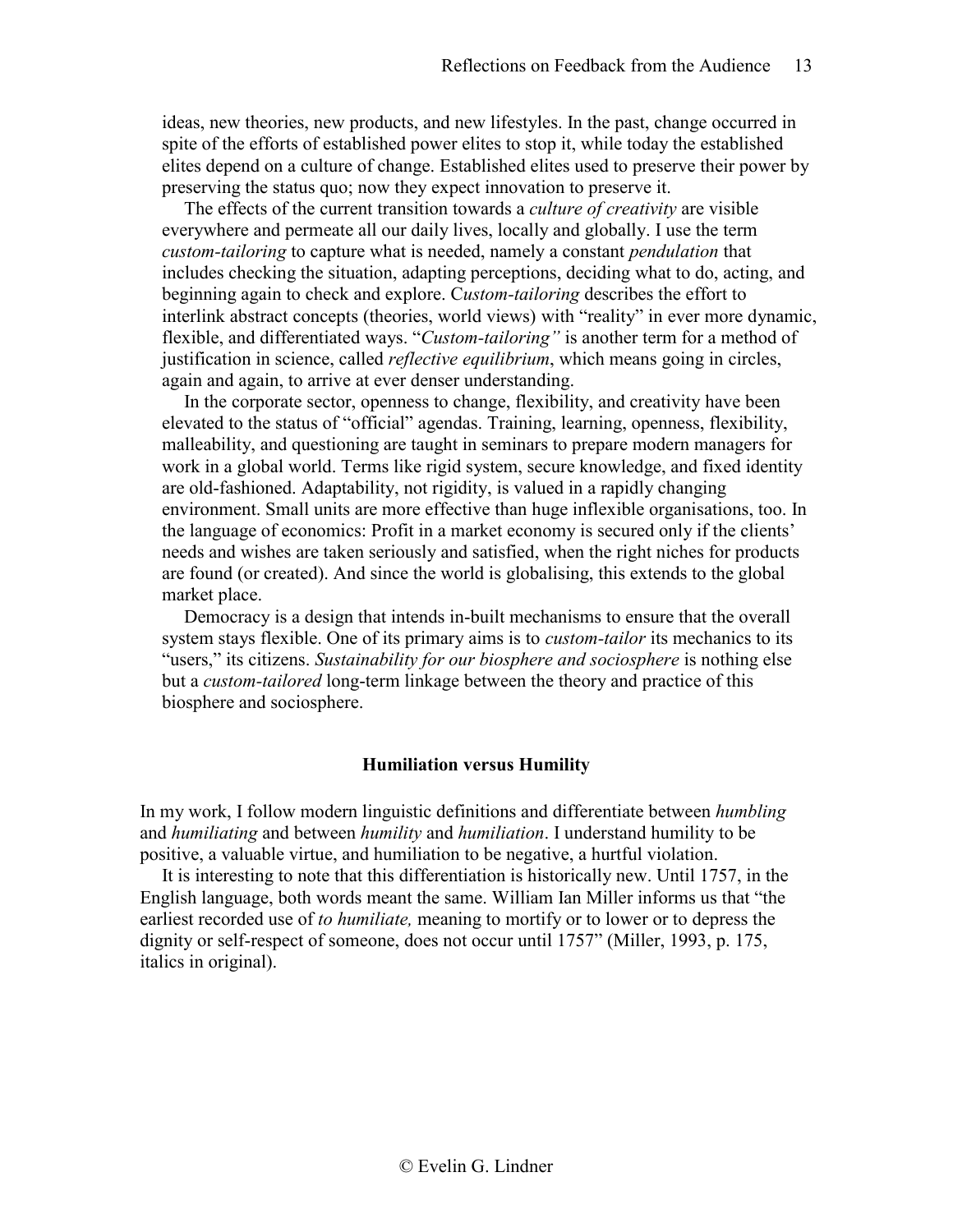In other words, humiliation was not seen as hurtful until about 250 years ago. And this was not restricted to English-speaking people. For millennia, people around the world believed that it was normal and morally correct to have masters and underlings, and that masters were entitled to be treated as *higher* beings and underlings deserved to be shown *down*, "where they belonged." Even when underlings rebelled, it was to replace the master rather than to dismantle the hierarchy.

The emergence of the modern meaning of the word *humiliation* (1757), namely that it is a violation of dignity, co-occurs with a number of other transitions. The author of *The Invention of the Self*, John O. Lyons, 1978, for example, analysed travellers' descriptions of their experiences and found that around 1750 the authors began to insert themselves as subjects with a personal perspective on what they observed. This change closely preceded the American Declaration of Independence (July 4, 1776) and the French Revolution (August 4, 1789), rallying points for the development of the human rights movement. Undoubtedly, the ideas that culminated in today's concepts of human rights predate 1757. However, these ideals did not move to the forefront of Western consciousness until about 250 years ago. At present, human rights ideals are in the process of permeating the normative frames of the entire *global village*.

In short, in the old hierarchical societies, prior to the start of the human rights revolution, showing underlings their due lowly place was seen as legitimate. The illegitimacy and the violation that is entailed in the modern understanding of the word humiliation, was not yet there. Today, in contrast, most people would no longer accept that humiliation has any positive outcome. In today's globalising world, we need strong and creative individuals. Humiliation, however, does not create strong individuals, but weak individuals. This has been well explained well by Lakoff and Johnson (1999) in their discussion of parenting styles, a discussion that is relevant also for pedagogy and organisational psychology.

#### *Strict Father Model*

Parents usually reproduce the cultural orientation into which they were born in their children. In hierarchical settings parents tend to reproduce obedient underlings. Alice Miller, 1983, spelled out how, in the period that lead up to the two World Wars, leading pedagogues of the time regarded *breaking the will of the child* as essential for childrearing. Lakoff and Johnson (1999) describe the underlying framework with what they call the *Strict Father model* (as opposed to the *Nurturant Parent model*):

The father has authority to determine the policy that will govern the family. Because of his moral authority, his commands are to be obeyed. He teaches his children right from wrong by setting strict rules for their behavior and by setting a moral example in his own life. He enforces these moral rules by reward and punishment. The father also gains his children's cooperation by showing love and by appreciating them when they obey the rules. But children must not be coddled, lest they become spoiled. A spoiled child lacks the appropriate moral values and lacks the moral strength and discipline necessary for living independently and meeting life's challenges. The mother has dayto-day responsibility for the care of the household, raising the children; and upholding the father's authority. Children must respect and obey their parents, because of the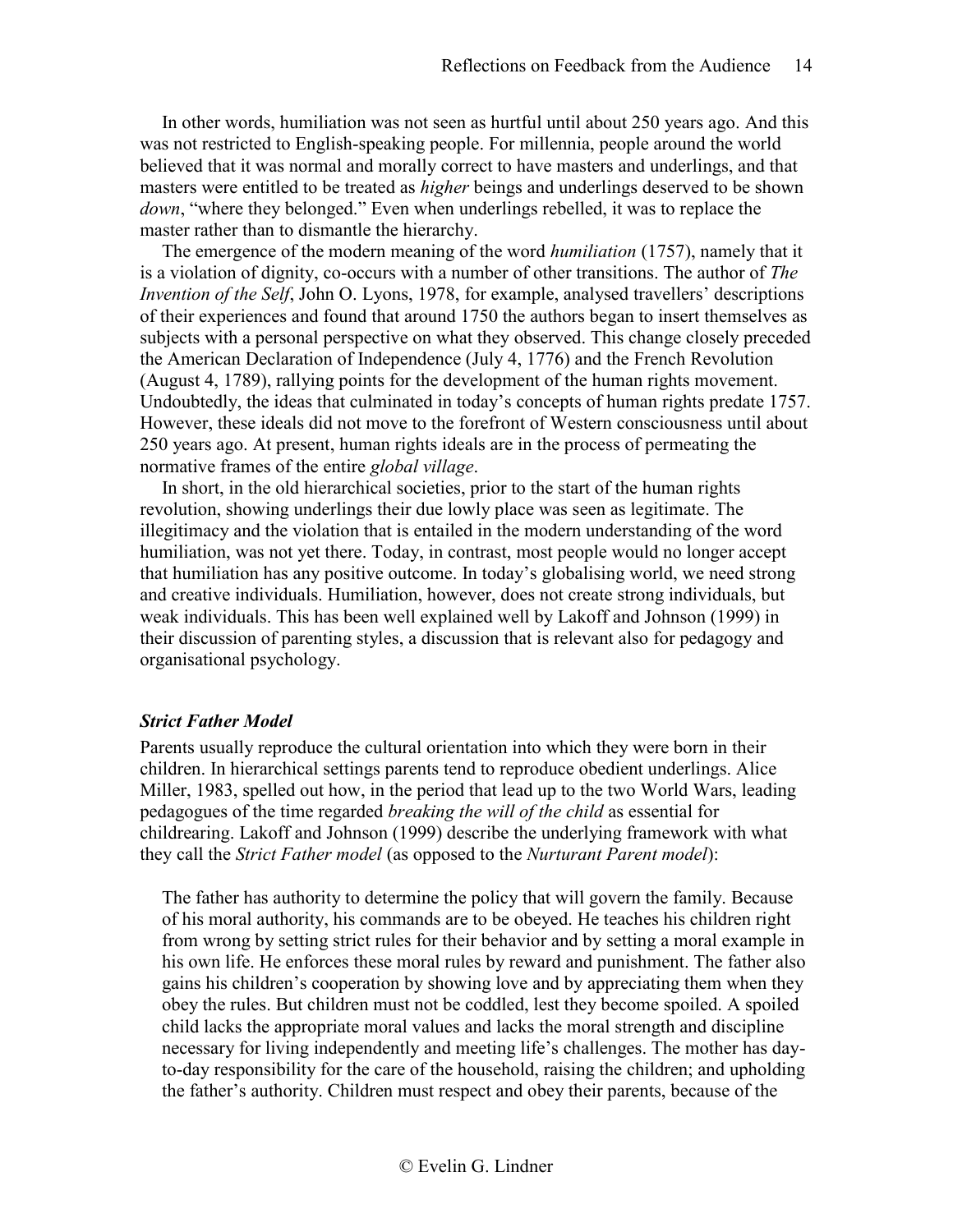parents' moral authority. Through their obedience they learn the discipline and selfreliance that is necessary to meet life's challenges. This self-discipline develops in them strong moral character. Love and nurturance are a vital part of family life, but they should never outweigh parental authority, which is itself an expression of love and nurturance – tough love. As children mature, the virtues of respect for moral authority, self-reliance, and self-discipline allow them to incorporate their father's moral values. In this way they incorporate their father's moral authority they become self-governing and self-legislating (Lakoff and Johnson, 1999, pp. 313-314).

Francisco Gomes de Matos, a professor and peace linguist from Brazil (in an email communication 19th April 2006) reports that being exposed to humiliation, in the past, was often taken as a kind of test of resilience, of endurance, and as a sacrifice for building ones character. The issue, he says, has to do with self-control, with how people control their emotions, feelings, sufferings, pains, anger, and tongue.

However, clearly, the results of this approach were rather lamentable, as is described by Lakoff and Johnson:

Evidence from three areas of psychological research – attachment theory, socialization theory, and family violence studies – shows that the Strict Father model …tends to produce children who are dependent on the authority of others, cannot chart their own moral course very well, have less of a conscience, are less respectful of others, and have no greater ability to resist temptations (Lakoff and Johnson, 1999, p. 327).

Thus, the *Strict Father model* seems to produce what Theodor Adorno called the *authoritarian personality* whose principal characteristic is obedience and preparedness to blindly following orders, irrespective of their moral contents (Adorno et al., 1950). The promise that humiliation will render strong individuals is a false one; humiliation tends to render timid and broken individuals, particularly when humiliation is experienced during childhood.

## *Nurturant Parent Model*

As explained above, around 300 - 250 years ago, the Human Rights revolution began to undermine the belief that it is "nature's order" to have *lower* and *higher* beings. Article 1 of Universal Declaration of Human Rights stipulates that "all human beings are born free and equal in dignity and rights." This declaration represents a revolution insofar as it upsets the hierarchical ranking of human worthiness that was in place for millennia and calls for a new order, namely the order of *equal dignity for all*. In this new order it is regarded illegitimate to put down people; putting down people, beating and punishing them cruelly, is no longer labelled as "prosocial humbling" but as abusive *antisocial humiliation*. As might be expected, this revolution has consequences also for parenting.

Lakoff and Johnson allude to this when they describe the *Nurturant Parent model* of rearing children. This model describes a parenting style that abides by the new Human Rights ideals. What formerly was regarded as "good" for children, turns into abuse and neglect in the new nurturant framework.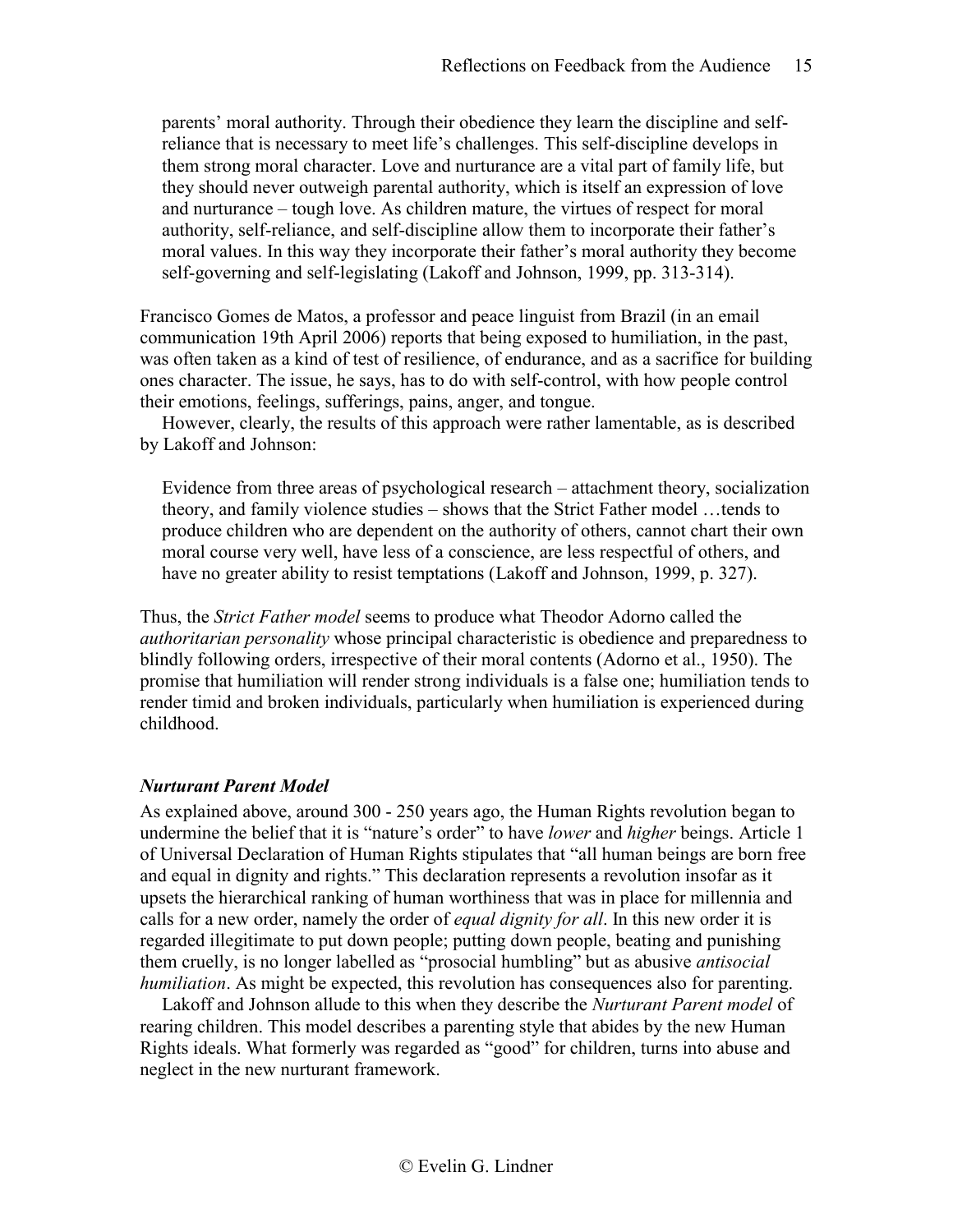Many parents fear that being nurturant means being lenient and permissive. Yet, nurturant parenting has nothing to do with leniency. It combines firmness with respect for equal dignity. Lakoff and Johnson write, "Nurturant Parent morality is not, in itself, overly permissive. Just as letting children do whatever they want is not good for them, so helping other people to do whatever they please is likewise not proper nurturance. There are limits to what other people should be allowed to do, and genuine nurturance involves setting boundaries and expecting others to act responsibly" (Lakoff and Johnson, 1999, p. 316).

The point with the Nurturing Parent model is that "lessons" are no longer taught by putting down children. "Breaking" children is no longer permissible. "Lessons" are now to be taught with firm love and humility, no longer by applying humiliation. The Strict Father model was adapted to old times where individuals were embedded into closed hierarchical societies of domination and submission. The Nurturing Parent model is suitable in times of globalisation, where strong and creative individuals need to navigate a global arena without needing orders from superiors.

To conclude, at the current juncture in time all world citizens – parents, teachers, psychologists, or corporate consultants – live in the midst of a historic transition from concepts of *ranked human worthiness* to visions of *equal dignity for all*. All world citizens are embedded in some way or another within this transition, either by welcoming it or resisting it, and in many cases by being confused by it.

However, this transition is a difficult one even for the most fervent human rights enthusiast because it is easy to lose orientation. We lose orientation not least because old recipes still sound so "right." For example, is it so bad to sometimes hit a child? Have we not all survived such treatment? And was it not to our own good? And what about the treatment of women? Should not women be careful not to lose their "femininity" [= submissiveness as *lower* beings]? Many such questions confuse our minds in times of transition.

What we have not yet developed are new proverbs and new sayings that sound equally "right" as the old ones. The new world is not yet there while the old world disappears. We need to develop new language, new proverbs, and sayings that highlight that "lessons" are no longer to be taught by humiliation, but with love and humility.

Humility is the renouncement of arrogant domination that depends on submission from underlings. Humility is a virtue that entails dignified bowing. Arrogant people believe they can take down the sky and do the impossible. Humble people, on the other hand, recognise that there may be limits. Humility is the acknowledgement of the embeddedness of every living creature on Earth into fragile biospheres and sociospheres, both locally and globally. Humility is also the acknowledgement of equal dignity for every human being and the recognition that only in cooperation and mutual connection can humankind succeed in solving its local and global problems.

I personally stand in for human rights because I believe that we all, the entire human family on planet Earth, live in a new reality that cannot be tackled with old methods. We live in an increasingly interdependent globalising world, with the vision and emerging reality of a *global village*, and this new reality can, according to my view, best be tackled with human rights norms. Human rights with their call for equal dignity for all (who ought not be humiliated) represent a normative framework that is better adapted to an emerging *global village* than old hierarchical systems that produce meek underlings. We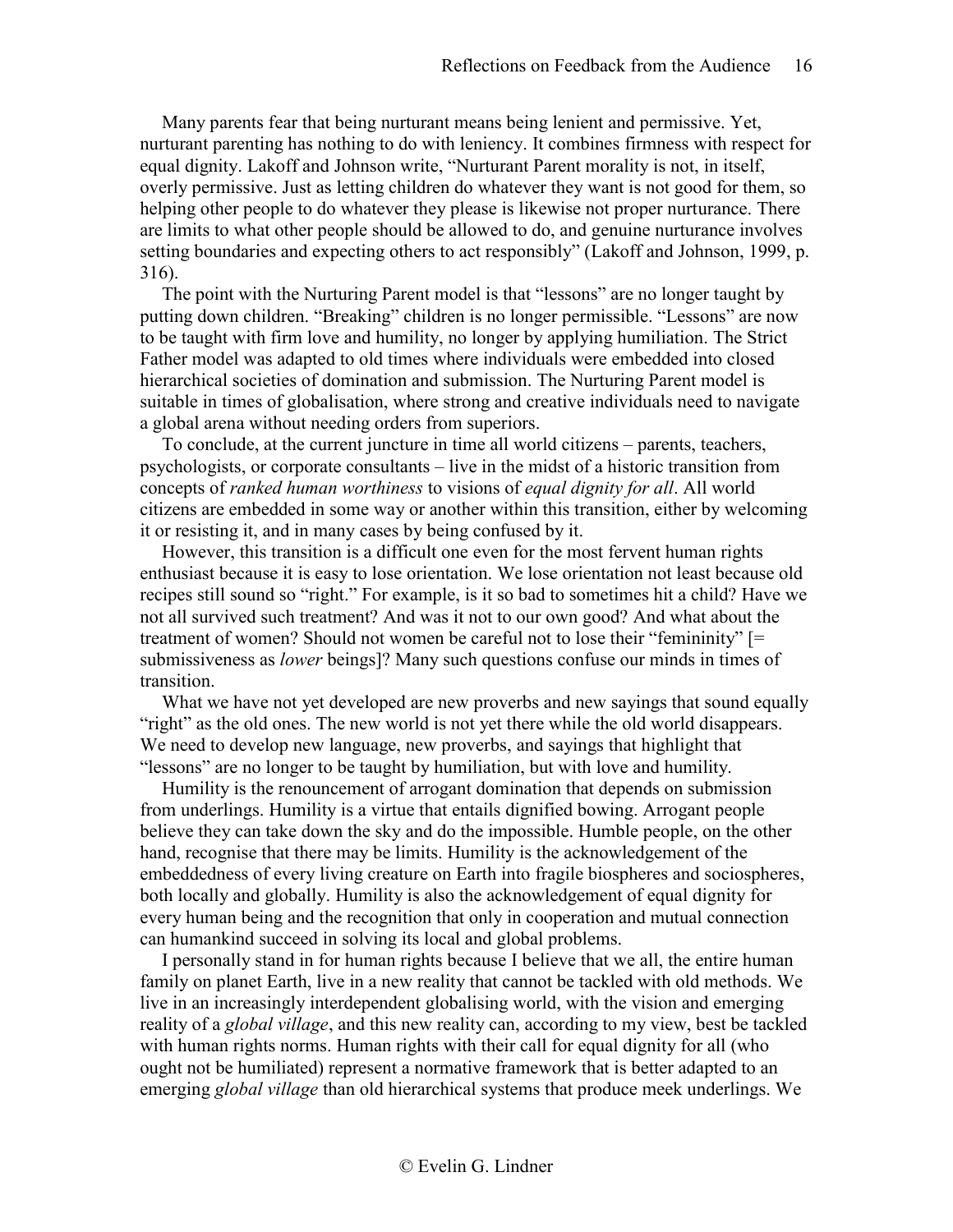need strong and creative individuals, who know about mutual connection in dignified humility, to tackle the new challenges of our time.

## **Reference List**

- Adorno, Theodor W., Frenkel-Brunswick, Else, Levinson, Daniel J., and Sanford, R. Nevitt (1950). *The Authoritarian Personality.* First edition. New York, NY: Harper.
- Benjamin, Daniel and Simon, Steven (2005). *The Next Attack: The Failure of the War on Terror and a Strategy for Getting It Right.* New York, NY: Times Books.
- Bond, Michael Harris (1999). Unity in Diversity: Orientations and Strategies for Building a Harmonious Multicultural Society. In Adamopoulos, John and Kashima, Yoshihisa (Eds.), *Social Psychology and Cultural Context*, pp. 17-39. Thousand Oaks, CA: Sage.
- Deutsch, Morton (2002). *Oppression and Conflict.* Skovde, Sweden: Plenary address given at the annual meetings of the International Society of Justice Research in Skovde, Sweden on June 17, 2002, retrieved November 20, 2002, from http/[/www.cpa.ca/epw/epw/Deutsch.pdf.](http://www.cpa.ca/epw/epw/Deutsch.pdf)
- Dower, John W. (1999). *Embracing Defeat: Japan in the Wake of World War II.* New York, NY: Norton.
- Feil, Scott R. (1998). *Preventing Genocide: How the Early Use of Force Might Have Succeeded in Rwanda.* Washington, DC: Report to the Carnegie Commission on Preventing Deadly Conflict, April 1998.
- Føllesdal, Dagfinn (1988). Husserl on Evidence and Justification. In Robert Sokolowski (Ed.), *Edmund Husserl and the Phenomenological Tradition: Essays in Phenomenology. Proceedings of a Lecture Series in the Fall of 1985, in Studies in Philosophy and the History of Philosophy*, pp. 107-129. Washington, DC: The Catholic University of America Press.
- Føllesdal, Dagfinn (1996b). *Intersubjectivity and Ethics in Husserl's Phenomenology.*  Oslo: Seminar organised by the Norwegian Ethics Programme at the Research Council of Norway, Oslo, 19th-24th February.
- Føllesdal, Dagfinn (1996a). *How Can We Use Arguments in Ethics?* Oslo: Presentation at Det Norske Vitenskaps-Akademi (Norwegian Academy of Science), 30th January.
- Friedman, Thomas L. (2005). *The World Is Flat: A Brief History of the Twenty-First Century.* New York, NY: Farrar, Straus and Giroux.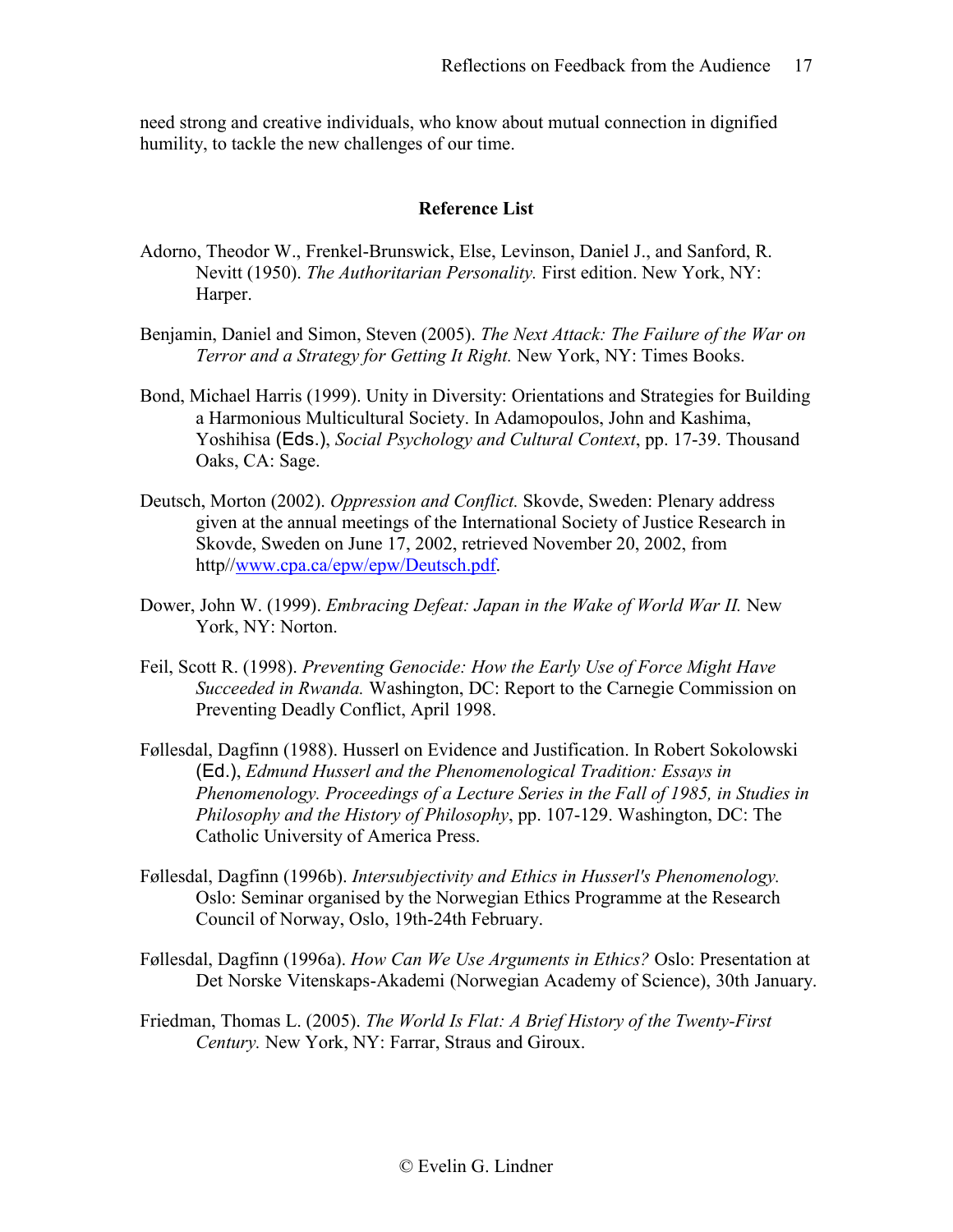- Hartling, Linda M. and Luchetta, Tracy (1999). Humiliation: Assessing the Impact of Derision, Degradation, and Debasement. In *The Journal of Primary Prevention,*  19 (5), pp. 259-278.
- Lakoff, George and Johnson, Mark (1999). *Philosophy in the Flesh: The Embodied Mind and Its Challenge to Western Thought.* New York, NY: Basic Books.
- Lindner, Evelin Gerda (2000). *What Every Negotiator Ought to Know: Understanding Humiliation.* Oslo, and Coalition for Global Solidarity and Social Development, Peace and Conflicts: [http://globalsolidarity.transcend.org/articles/what.pdf.](http://globalsolidarity.transcend.org/articles/what.pdf)
- Lindner, Evelin Gerda (2001). How Research Can Humiliate: Critical Reflections on Method. In *Journal for the Study of Peace and Conflict,* Annual Edition 2001- 2002, pp. 16-36, [http://jspc.library.wisc.edu/.](http://jspc.library.wisc.edu/)
- Lindner, Evelin Gerda (2006). *Making Enemies: Humiliation and International Conflict.*  Westport, CT, London: Greenwood Press and Praeger Publishers.
- Lyons, John O. (1978). *The Invention of the Self.* Carbondale, IL: Southern Illinois University Press.
- Marshall, Monty G. (1999). *Third World War: System, Process, and Conflict Dynamics.*  Lanham, MD, and London: Rowman and Littlefield.
- Miller, Alice (1983). *For Your Own Good: Hidden Cruelty in Child-Rearing and the Roots of Violence.* London: Virago Press, see the afterword also on <http://members.xoom.com/childhistory/victim.htm,> retrieved May 22, 2000.
- Miller, William Ian (1993). *Humiliation and Other Essays on Honor, Social Discomfort, and Violence.* Ithaca: Cornell University Press.
- Nadler, Arie (2002). Inter-Group Helping Relations As Power Relations: Maintaining or Challenging Social Dominance Between Groups Through Helping. In *Journal of Social Issues,* 58 (3), pp. 487-502.
- O'Halloran, Patrick J. (1995). *Humanitarian Intervention and the Genocide in Rwanda.*  London: Research Institute for the Study of Conflict and Terrorism.
- Rawls, John (1971). *A Theory of Justice.* Oxford: Oxford University Press.
- Rosen, Sidney (1983). Perceived Inadequacy and Help-Seeking (Vol. II). In De Paulo, B. M. and et al. (Eds.), *New Directions in Helping. Help-Seeking*, pp. 73-107. New York, NY: Academic Press.
- Smedslund, Jan (1988). *Psycho-Logic.* Berlin: Springer.
- Solow, Robert M. (1957). Technical Change and the Aggregate Production Function. In *Review of Economics and Statistics,* 39, pp. 312-320.